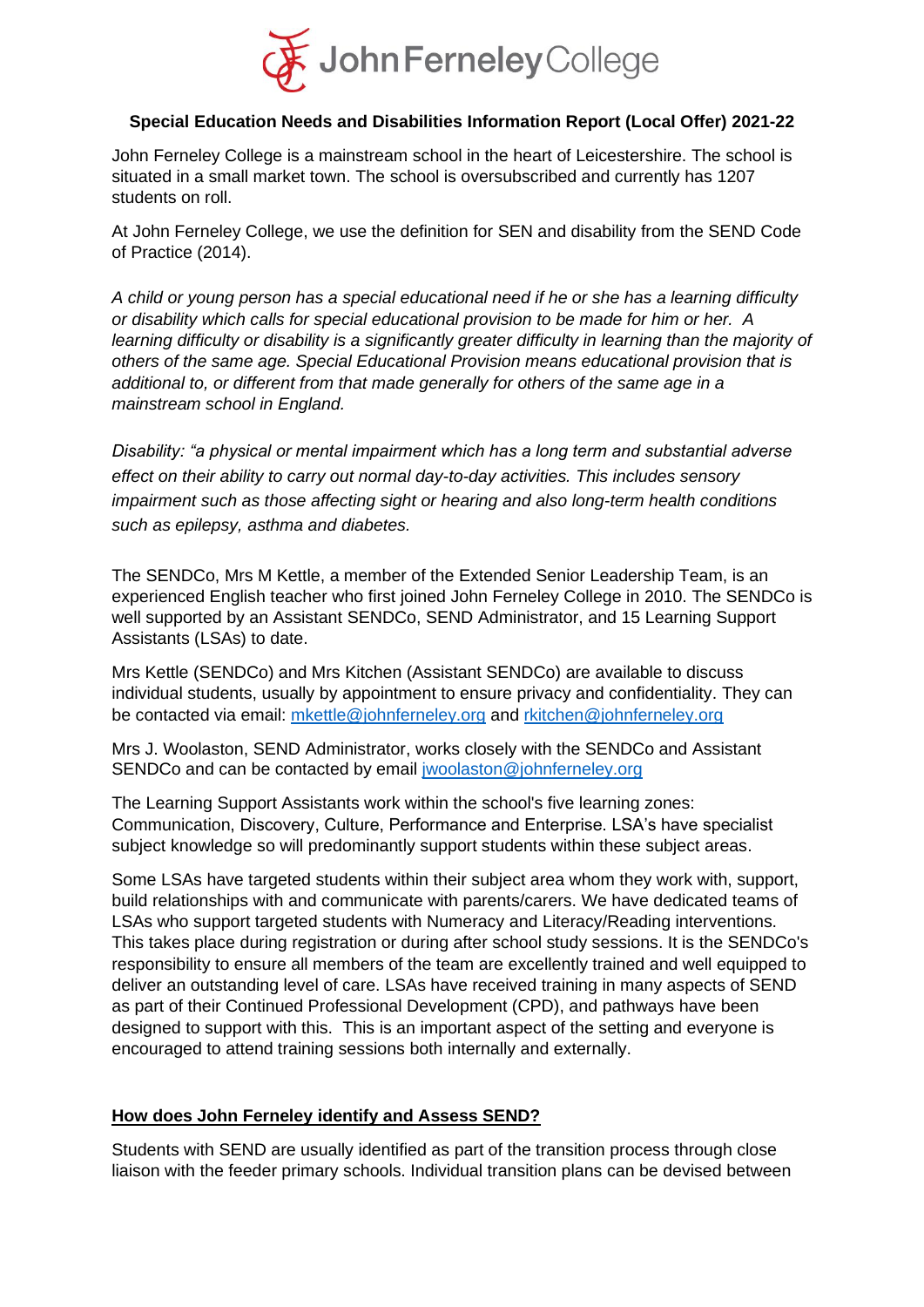

the Year 6 teacher or SENDCo, JFC staff, parents/carers and students, to ease the move from KS2 into KS3. This may include additional visits to the primary schools, familiarisation visits to the school and curriculum taster sessions.

When students arrive at JFC, they complete CAT-4 assessment which aim to identify potential and see how each student learns best. Such information is also used to determine the level of support a student requires. Any student identified by such tests as having a significant difficulty, will be monitored by the SEND team and further assessments can be done within school to identify specific needs. If subject teachers, form tutors or LSAs have concerns about students, there is a clear referral process in place.

At John Ferneley College, all teaching staff closely monitor the progress made by all students and seek advice from the SENDCo or SEND team as soon as they have concerns about any student. They follow the Graduated Response approach to the identification of any student who may have SEND. For students joining school at any other point, information is shared between the schools' SEND teams.

Teachers in all subject areas carry out regular assessment of student progress, and alert parents/carers and the SEND team when they have concerns about a student's rate of progress, or when progress appears to stall or slow down.

Teachers and the SENDCo/SEND Team, in partnership with parents/carers, will gather as much information as possible to find out exactly what a student's needs are - this might include talking to the student, observing them in class, assessing aspects of their learning or making a referral for multi professional advice.

The SENDCo or subject teacher might suggest specific programmes of intervention, numerous strategies, or temporary additional support. They may ask for advice or assessment from an external specialist service.

If the student still does not make improved progress, the SENDCo and subject teacher will meet with parents/carers and the student to agree that additional SEND support will be put in place.

If your child has already been identified as having SEND, they will be placed on the SEND Register and will have a Personalised Learning Plan, which can be accessed online via <https://edukeyapp.com/parent/login>You will be consulted regarding this via a formal letter or discussion with the SENDCo/form tutor.

As soon as we think that your child has a special educational need/disability (SEND) we will invite you into school to discuss how we can all work together to support them. This may be in line with parents evening or in an additional meeting. Your child will then be placed on our SEND record and a graduated level of provision established.

If you, as a parent or carer, are concerned about your child and think they may have a special educational need, you should arrange to speak to your child's form tutor in the first instance, to let them know what you think your child's need(s) may be. Special needs are identified in several ways. We use the results of regular assessments, ongoing classroom assessment, teacher observations and information from parents and carers, information from the assessments of outside agencies and medical professionals to identify children who may require extra support to help them achieve. Following a discussion with your child's form tutor there may be a referral to the school SENDCo.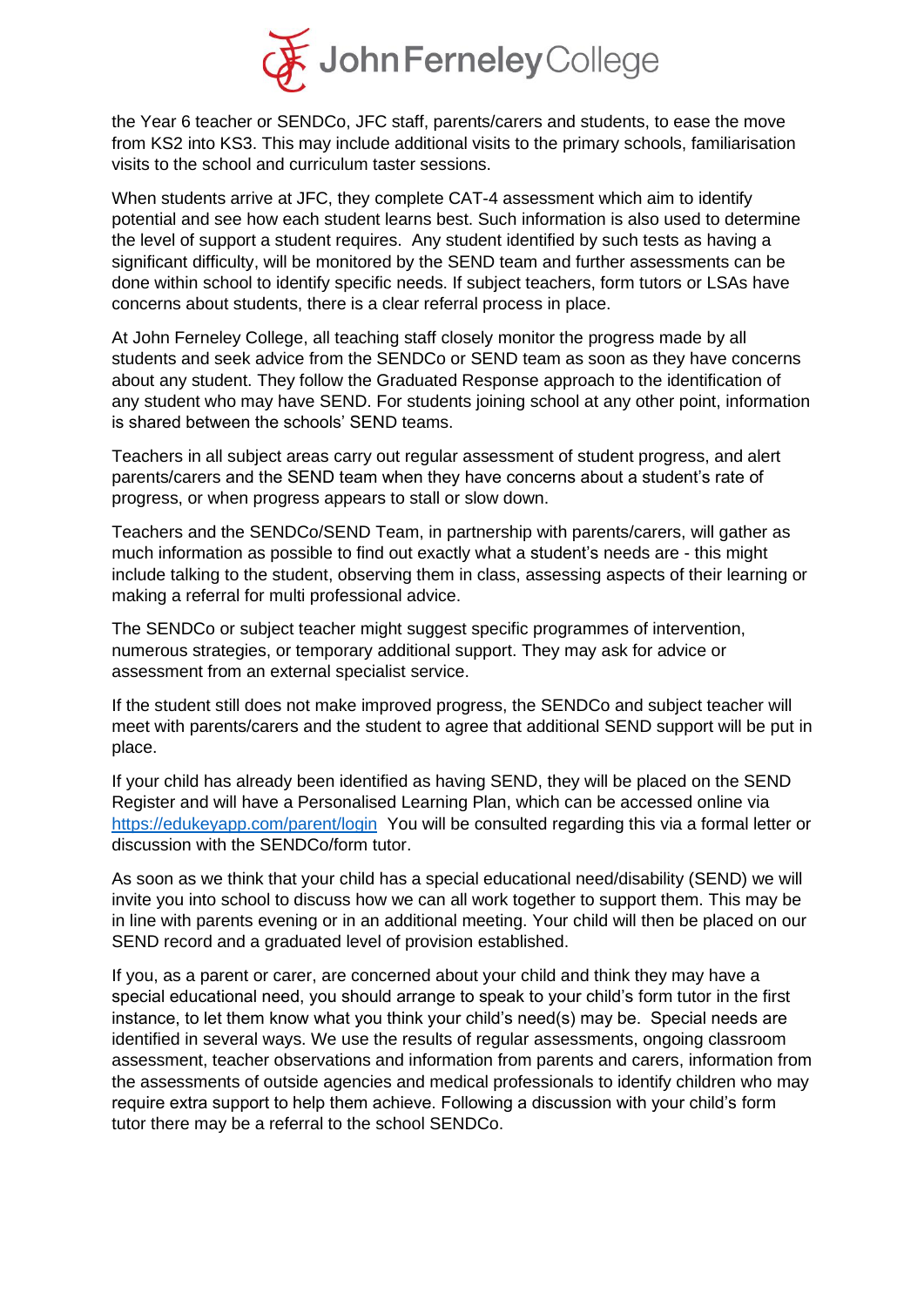

## **How does John Ferneley College evaluate the effectiveness of its provision for students with Special Educational Needs?**

Students who already have an Education Health and Care Plan are reviewed on an annual basis following the Local Authority's guidance for conducting reviews. In preparation for the review, information is collated from the school, parents/carers, the student and external agencies in order to ascertain a comprehensive overview of the student's progress. The student is encouraged to attend the review meeting and be involved in the process to represent their views. Progress of all students with SEND in the school is closely monitored in accordance with the whole school's Assertive Tracking process, as well as each department's own tracking system.

All LSAs regularly provide feedback on students and help construct and review the Student Support Plans.

The Governor responsible for SEND, Anne Frost, oversees and monitors the school's SEND provision and the Governors are informed of issues relating to SEND through the school's Care and Impact Sub-committees. The effectiveness of provision is evidenced through the analysis of the school's tracking data, provision maps and the progress made by individuals and groups of students.

## **How does John Ferneley College assess and review the progress of students with Special Educational Needs?**

Each term, students' progress is tracked through the Assertive Tracking process which is posted home to parents/carers. this gives information on progress towards their target grade. This information also forms part of the annual review/liaison meetings. This data is shared with parents and analysed to monitor any under achievement in all subject areas. Subject teachers will target students for intervention to ensure progress is made. The SENDCo and her team closely monitor the progress of all students with SEND.

At JFC there are various opportunities for parents/carers to discuss their child's progress with staff. These may include, Parent Information Evenings, Annual Progress Evenings, Careers events, Liaison meetings, home-school communication logs (students with high special educational needs), and for students with an EHCP, an annual review. If parents/carers have concerns, they can make an appointment to see the appropriate member of staff/SENDCo. Email contacts of all members of staff are available via the John Ferneley College website.

'Parent Information Evenings' inform parents/carers in the ways they can aid and encourage their child at home with their school work. Student planners are designed to enable students to easily record homework set and completed; this also aids the communication between home and school.

Half termly Parent Forum meetings give an opportunity for parents to share experiences with each other and have face to face communication with the SLT.

## **What is John Ferneley's approach to teaching students with Special Educational Needs?**

All members of staff have access to a secure, electronic copy of the SEND register. Information can also be accessed via ClassCharts. This contains detailed information and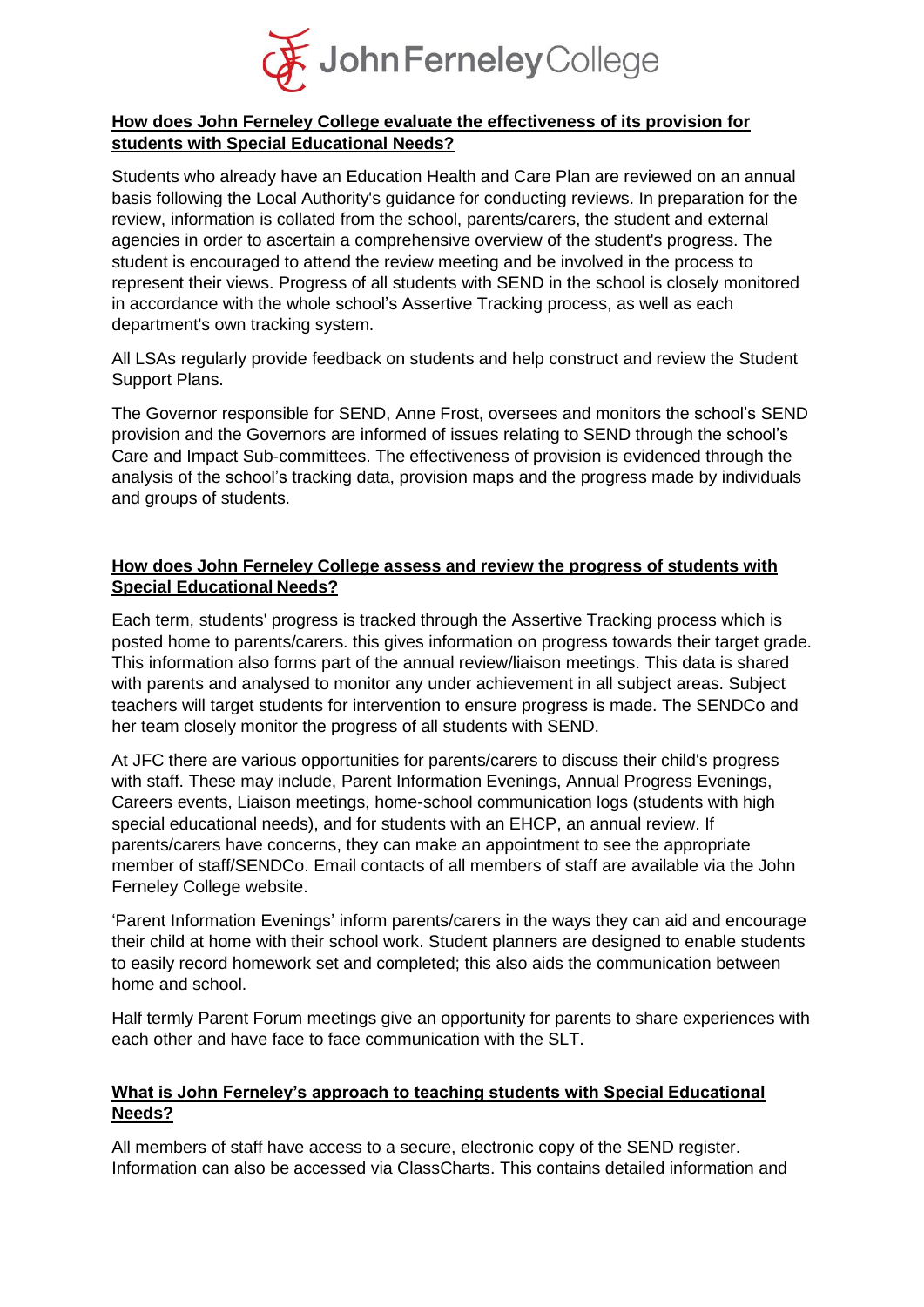

guidance for staff to use in their planning and differentiation. All SEND students are listed on the register.

Subject staff also have access to electronic copies of Student Support Plans and One Page profiles. They contain detailed information and guidance for staff to use in their planning and differentiation. English, Maths and Science have detailed subject Provision Plans in place which outline methods of support, planning and resources which are used to ensure that all students' needs are being met.

Throughout their first year at John Ferneley College, students are set in some subject areas according to their ability through assessments as well as monitoring by the class teacher. Key Stage 2 test results and Teacher Assessments are also taken into consideration as well as CAT-4 Assessments at the start of the academic year.

Students identified at primary school as having significant SEND may be placed in the school's Nurture group. These students require a high level of support for either additional numeracy/literacy or SEMH needs. Those students needing additional Numeracy and Literacy lessons will study these instead of their KS3 Modern Foreign Language lessons. Students are tracked in line with the school's Assertive Tracking System and may transfer from the Nurture group if they are deemed to have made sufficient progress.

All class teachers use seating plans in all subjects to maximise the learning potential in each lesson. Learning walks and observations are carried out on a regular basis to ensure students' needs are being met and provision is appropriate across the setting.

All teachers differentiate tasks in lessons to match the needs of each student in their care to ensure appropriate provision. This differentiation process also forms part of the homework policy, with students given more individualised tasks if needed.

Learning Support Assistants are targeted to work with students with a EHCP or in some cases, those who have a JFC SEND Support Plan. They assist with the monitoring of the student and the home- school logs. They maintain Evidence/Progress plans and keep records of support concerning the students they work with to ensure progress is being maintained. Any concerns and feedback is shared with subject teachers, Heads of Department and at fortnightly SEND team meetings.

The school employs a variety of staff with a wide range of skills to support students in all aspects of school life, academically, emotionally, and socially. These include a Head of Year, Assistant Head of Year, Attendance Officer, Careers Advisor, School Nurse as well as other school-based staff.

At Key Stage 4 students can choose optional subjects to study for their GCSEs, in some cases it is appropriate for students to attend an alternative provision. The school offers several options for students who may require a more flexible approach to learning and will undertake the JFC 'in-house' Personalised Learning Pathway. Students in Year 9 are guided towards choosing the appropriate learning pathway to reach their potential through consultation between parents/carers, subject teachers, the Head of Year 9 and the SENDCo.

# **How does John Ferneley adapt the curriculum and the learning environment for students with Special Educational Needs?**

The Inclusion Room has a multipurpose function. The room is used by students with SEND for small group intervention. It is also used as a 'safe' space for some students requiring time away from the classroom and a quiet place to study.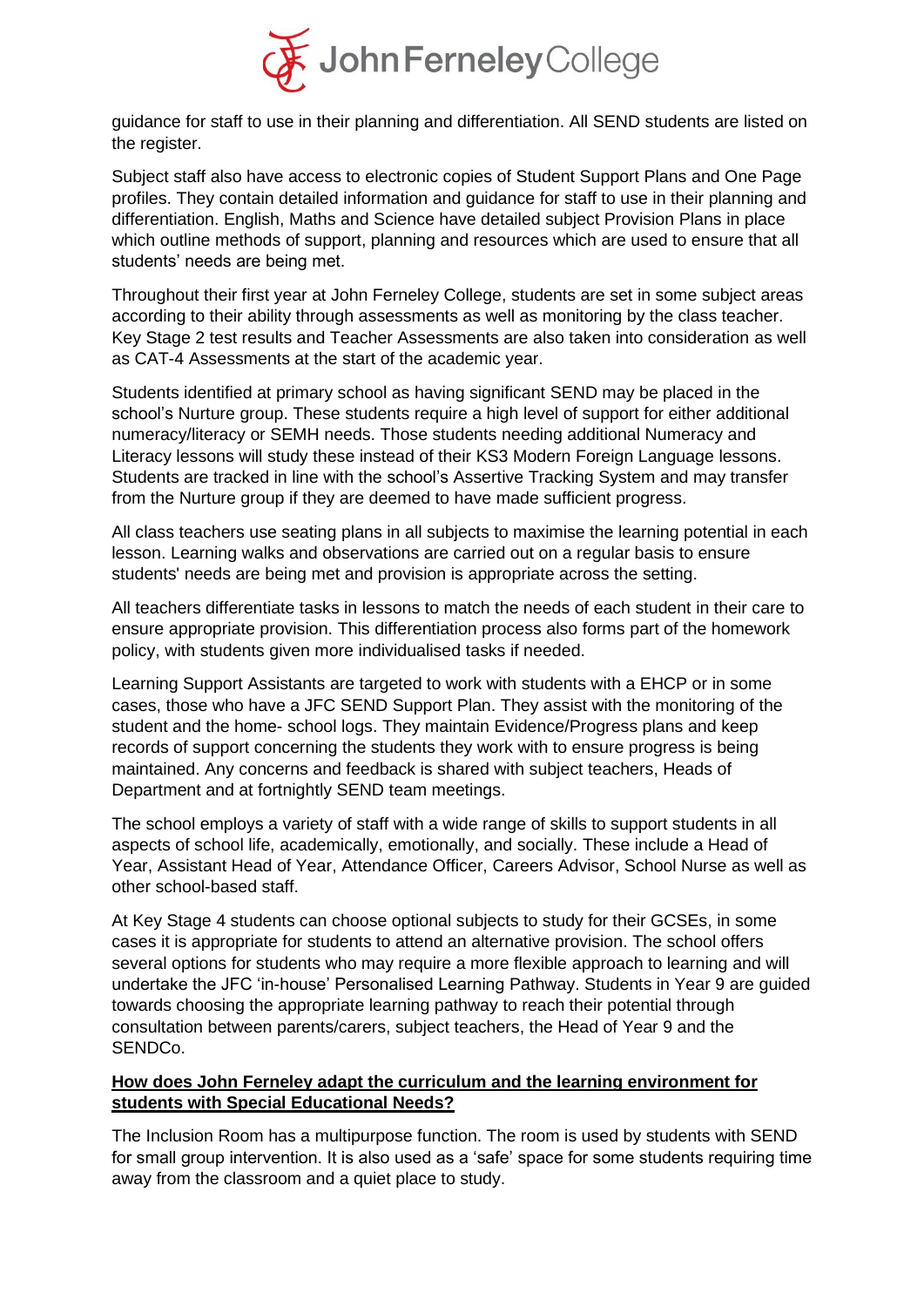

Students are timetabled to have five lessons per day, each lasting one hour.

If required, an individual timetable will be produced to enable the student to achieve. This is after consultation with the Senior Leader with responsibility for behaviour, Heads of Year and the SENDCo.

#### **What additional support for learning is available to students with Special Educational Needs?**

Learning Support Assistants support students who have a EHCP within their various lessons; they assist the student to access the lesson, and in collaboration with the subject teacher, will personalise the content to meet the student's needs. They also work with small groups of students in developing their Literacy, Maths, Social and Emotional Skills.

All students can access supported study/homework sessions after school, on a Monday, Tuesday and Thursday. At key Stage 4, additional revision sessions are available within various subject areas.

A paired reading scheme is organised under the direction of the Literacy Co-ordinator alongside the SENDCo. Students are paired with a Key Stage 4 student to develop reading and comprehension skills. This also develops peer on peer relationships and aids for strong collaboration between students.

Within the SEND department there are 4 members of staff trained to deliver ELSA (Emotional Literacy Support) sessions. The aim of the ELSA work is to remove barriers to learning and support students via 1:1 work or group sessions. Key staff in school can refer students for ELSA support. Areas of work covers: bereavement, anxiety, self-esteem, social skills, managing stress, bullying, behaviour and anger management.

Other intervention programmes include 'Coping with Anxiety' and the 'Friendship programme.' With staff being trained on this by Autism Outreach Practitioners.

Daily maths intervention takes place during registration. The Pupil Premium Co-Ordinator oversees this provision.

At Key Stage 3 one lesson per week is dedicated to reading with their English teacher. The teacher chooses an appropriate book to read with the class to aid with lifelong reading.

At the end of Year 9, any student who may be considered in need of Exams Access Arrangements, in preparation for their public examinations, will be tested by a member of staff trained in this area to enable them to reach their full potential.

During Annual Reviews/Liaison Meetings with parents/carers, decisions are made as to whether the student will need any additional support either in school or by involving any external agencies.

All students can access the school's breakfast club, which is available every day in the restaurant from 8.00am - 8.30am.

The school is involved in many competitive sporting activities, there is an annual dance showcase and whole school music/drama performances.

Enrichment Week takes place every year in the summer term; all students are involved in a variety of activities and experiences. A range of residential visits and Enrichment opportunities are listed on the school's website.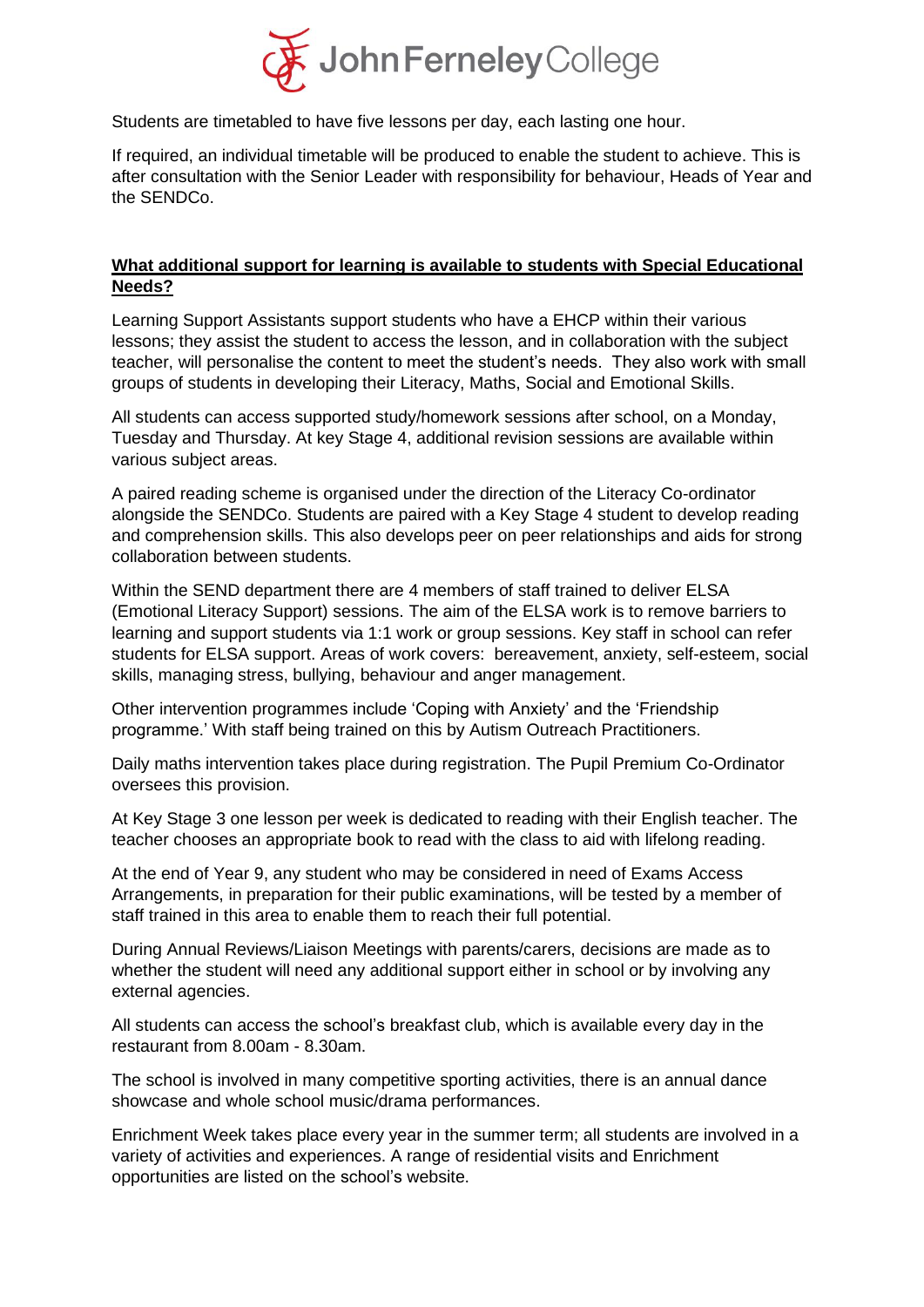

All students take part in 'Drop Down Days' to ensure that the school is compliant in terms of the statutory guidance for the Relationships and Sex Education Curriculum and futures.

From Year 9, students are invited to take part in the Duke of Edinburgh Bronze Award Scheme.

The school has Prefects and Ambassadors in each year group, many of whom act as mentors for younger students and assist at progress evenings and induction events.

All students are encouraged to take part in extra-curricular activities and clubs. Details of these can be found on the JFC website.

## **What extra-curricular/enrichment activities are available for students with Special Educational Needs at John Ferneley College?**

At John Ferneley College we take a pride in the wide range of enrichment/extra-curricular activities which are on offer and tutors are expected to monitor the involvement of each member of their tutor group. All enrichment activities are fully inclusive although this may require a risk assessment in certain circumstances. The school has a variety of lunchtime/ after school clubs to meet all interests and needs. These include games, homework, film, sports, drama, art and dance. The school library is open to students on a Monday-Wednesday before school, at breaktimes and lunchtimes.

# **What support is available for developing the emotional and social development of students?**

Students can access a quiet 'safe space' which is supported by members of the SEND team. The Inclusion Room is open at break and lunch times. Board games, Lego and daily activities are all available to students. The Inclusion Room is manned by members of the SEND team.

An Alternative Provision Manager, Alternative Provision Assistant and five Assistant Heads of Year work with students who are struggling with emotional and social issues and may liaise with external agencies if required. They are linked closely with the SEND department to ensure that students' needs are met. Students can meet with such staff during the day if they are having difficulties for mentor sessions.

An after school social club 'Work it Weekly' aimed at a targeted group of students is run every Monday after school. The aim is for students to develop their social skills and interaction with students in different year groups. It is a fitness-based session which aims to improve self-esteem and confidence.

John Ferneley College also offers bespoke packages such as ASDAN qualifications for students who struggle accessing full time mainstream education. This includes life skills and focusses on the preparation for life after school e.g., cooking, opening bank accounts, travel etc.

John Ferneley College are now working alongside Engage which is a three-year national lottery funded programme run in partnership with the Melton Learning Hub. Engage are committed to supporting young people and families to overcome challenges in their life through a variety of interactive and engaging ways.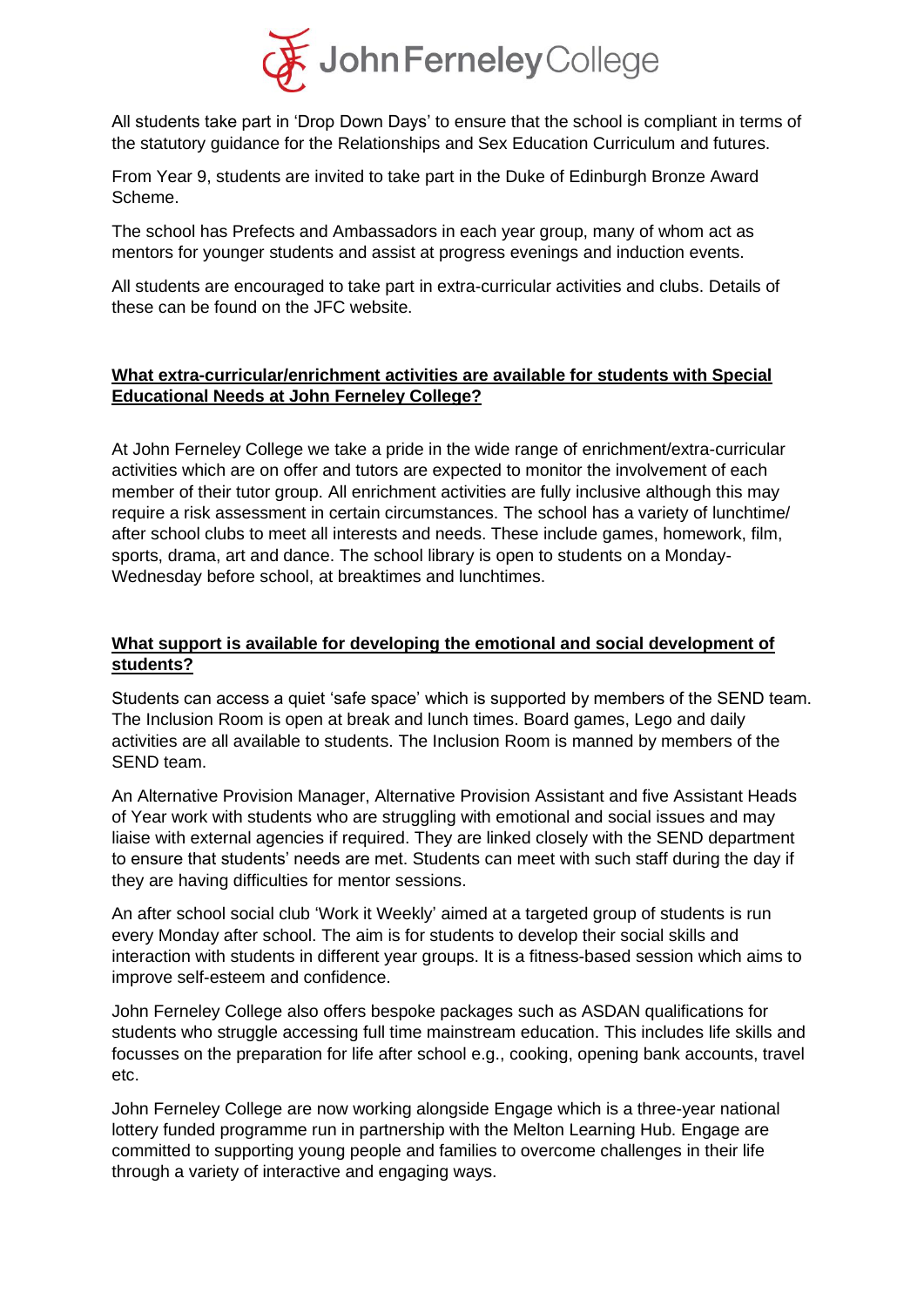

## **What training and experience do the staff at John Ferneley College have in relation to students with Special Educational Needs?**

Teaching and non-teaching staff at John Ferneley College have a vast amount of experience of teaching and supporting students with Special Educational Needs. The SENDCo and the Head of School work in partnership to plan staff training throughout the year. Training is run by both staff with specialist experience as well as by external services. Learning Support Assistants meet fortnightly with the SENDCo to share information, good practice and in house CPD. These have included a CAMHS emotional wellbeing seminar, sessions on raising awareness on substance abuse and self-harm, Autism Diagnosis Sharing, training from the Hearing-Impaired service. There is a clear CPD programme in place for staff to develop within their roles.

All staff have attended Safeguarding Training, Trauma Training and Emotion Coaching training in relation to Attachment Disorders and Looked After Children.

Agencies which are involved with the school include: CAMHS, School Nurse, Careers Advice, Educational Psychologist, Autism Outreach, Youth Workers, Social Workers, Supporting Leicestershire Families, Hearing Impaired Service and the Visually Impaired Service.

Should a student propose to join John Ferneley College with a particular special educational need that has not previously been supported at the school, in the first instance the school would gain information from the feeder school and some observations would take place. Following this any necessary training or input from external agencies would be sought.

All staff at the school complete the statutory safeguarding awareness training in line with the local authority recommendations.

## **What equipment and facilities are available at John Ferneley College to support students with Special Educational Needs?**

John Ferneley College is fully accessible for students with mobility difficulties. In the main building the school has two large, wide corridors, and the upstairs can be accessed by one of two lifts. The Enrichment Centre, also on two floors, has a lift to gain access to the first floor if required. All buildings and classrooms have wheelchair access, the upstairs rooms being accessed using the lift.

There are disabled toilets in each of the five learning zones and two in the Enrichment Centre. In addition, there are changing facilities and a toilet for disabled use adjacent to the sports hall. There is also a disabled toilet next to the medical room and a bed should it be required.

There are two disabled bays at the top of the car park to allow access for students who require them.

The school allows students who may need to leave the classroom early for ease of movement from lesson to lesson. This will be put in place following a risk assessment if the student is returning after operation or injury. Some students may require LSA support at the beginning of the day or the change of lesson, including those students who feel more vulnerable in a large school environment.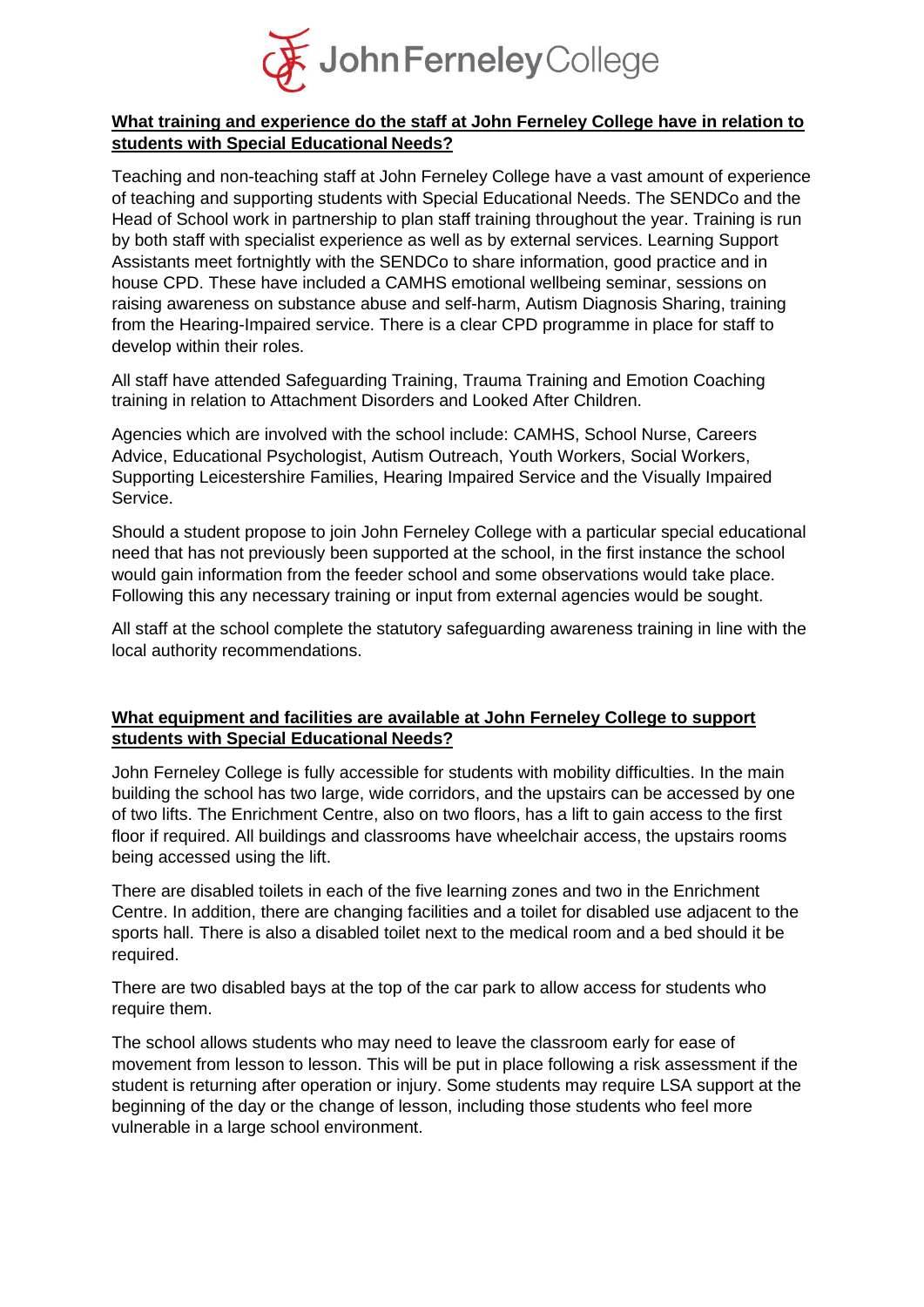

The school has several height adjustable tables, for students who may require these. In the food technology room, there is a height adjustable workstation including a cooker and lowered sink.

Students with visual or hearing impairments are provided with their own specialised equipment and resources through links with the Visual Impairment or Hearing-Impaired service. For example, enlarged textbooks, magnifiers, and ICTequipment.

Any other additional specialist equipment, should it be required, will be negotiated with parents/carers through the appropriate services.

## **What are the arrangements for consulting with parents/carers of children with Special Educational Needs and how do parent/carers become involved?**

Parents are encouraged to become involved with all aspects of their child's education. Every academic year each year group has a supporting success event, this meeting provides parents with strategies and ways to support their child.

Early in Year 7 a tutor induction meeting is held, this is an opportunity for parents to meet the key person who will support their child pastorally.

A progress meeting is held every year for parents to meet with individual teachers and discuss their child's progress.

Students who have an Education Health and Care Plan will have the document reviewed annually. Parents/carers, outside agencies and members of staff involved with the student are involved with this process. Liaison meetings are held at regular intervals throughout the academic year, frequently with outside agencies to monitor students' progress. If the student transferring to John Ferneley College has an EHCP, the school would request to be invited to the transition review at the primary school. This enables the school to begin planning for the following year and enable a smooth transfer

In Year 6 the school hosts several open events. These are primarily aimed at prospective students and their parents. During Open Week in September there are events during the school day, Saturday morning tours and an evening event. After students have attended the Year 6 induction days, there is an opportunity for parents to attend an induction meeting, this also provides an opportunity to meet with their child's tutor.

Should parents wish to make appointments with specific teachers/the SENDCo, then these can be arranged at a convenient time to the parents/carers and the member of staff.

## **What are the arrangements for consulting with students with Special Educational Needs and how are they involved in their education?**

Students at John Ferneley College are encouraged to contribute their views in relation to the school and become involved in the Student Forum. This group of students represents the views of students and discusses them with the SLT. Students are encouraged to discuss issues at the Student Forum. The information from meetings is fed back to their tutor group and discussed with their peers.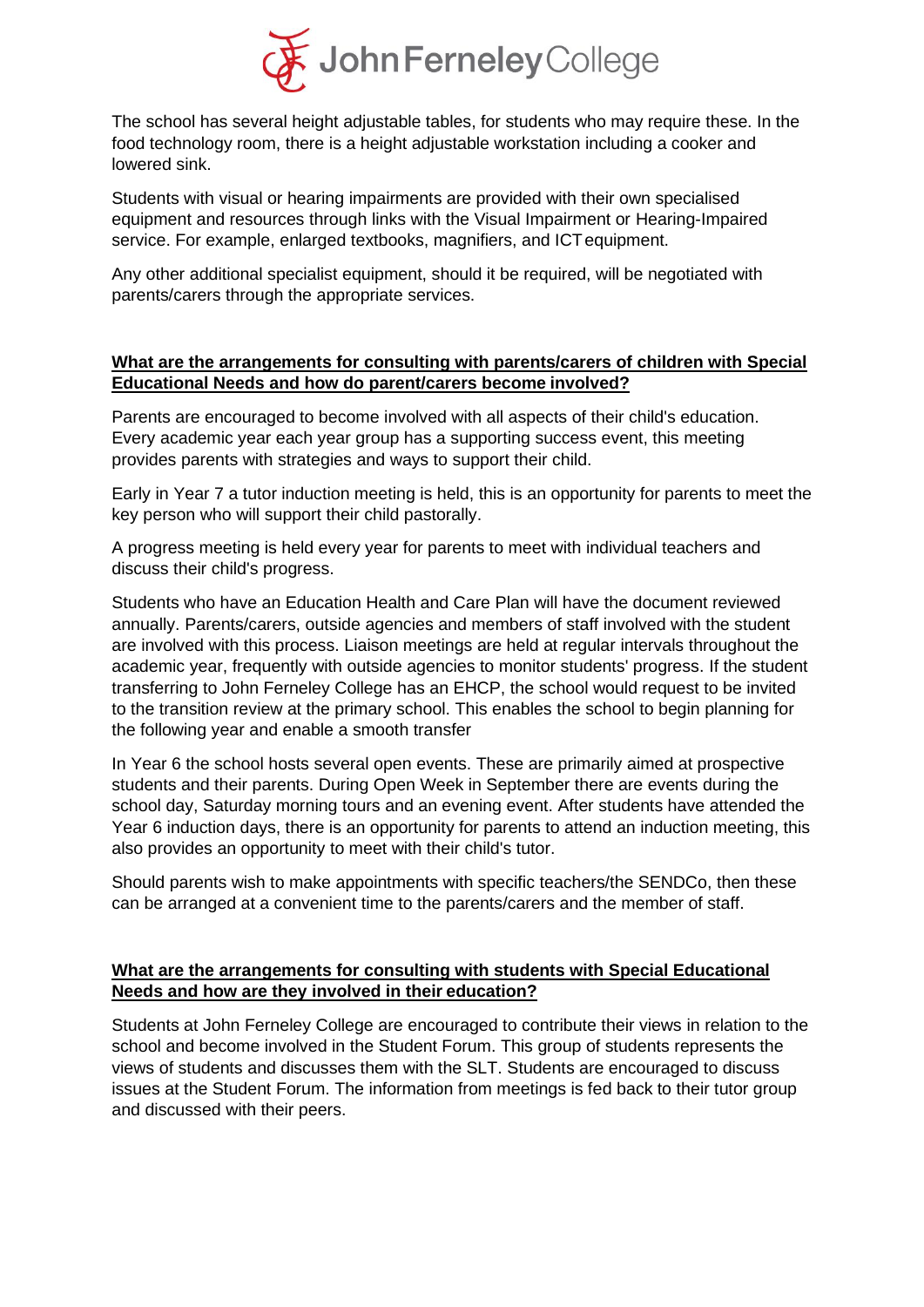

As John Ferneley College is a fully inclusive setting, all students are encouraged to become involved in all aspects of school life and support would be provided for the student, should it be required.

Students with an EHCP are encouraged to attend their annual review, this enables them to develop a picture of their progress and highlight areas for improvement. Students are required to complete their own report in preparation for their review to submit with their paperwork to SENA.

The SENDCo/SEND team have regular contact with students to discuss the support they receive. This ensures that the student's needs are being met and the need for additional support can be sought should it be required.

## **How does the Governing Body and John Ferneley College deal with complaints concerning Special Educational Needs?**

If parents/carers have concerns or complaints regarding the Special Educational Needs and Disability provision at John Ferneley College, in the first instance they should discuss their concerns with the SENDCo. Should they still not be happy after this consultation then they should contact the Head of School, Mrs Teece who will work with them to resolve the problem.

Parents should contact the Chair of Governors, Anne Frost, should they feel that the issue still isn't resolved. Governors deal with complaints in line with the school's complaints procedure; this can be found on the school website.

#### **Which external agencies are linked with John Ferneley College?**

If a student continues to make less than expected progress, despite support and interventions which are matched with their area of need, the SEND team may consider involving specialists from external agencies. Parents/carers are always consulted prior to any meetings or assessments taking place.

Agencies which are accessed through the school include the following:

**Educational Psychology Providers** - Students are referred to EP by the SENDCo, and they work with students on a wide range of situations where they are having difficulty accessing school life.

**Specialist Teaching Service (STS)** -A team of specialist staff who work with students with hearing and visually impaired students. If students require this input then the SENDCo can refer students.

**Autism Outreach Service (AOS)** - This service supports students in educational settings who have a diagnosis of an Autistic Spectrum Disorder. They work with students in a variety of ways to assist them to access various aspects of school life.

**Speech and Language Therapy Service** - Students who require input from this team are assessed either in school or at the local clinic; they work with the school to develop strategies in the area of need.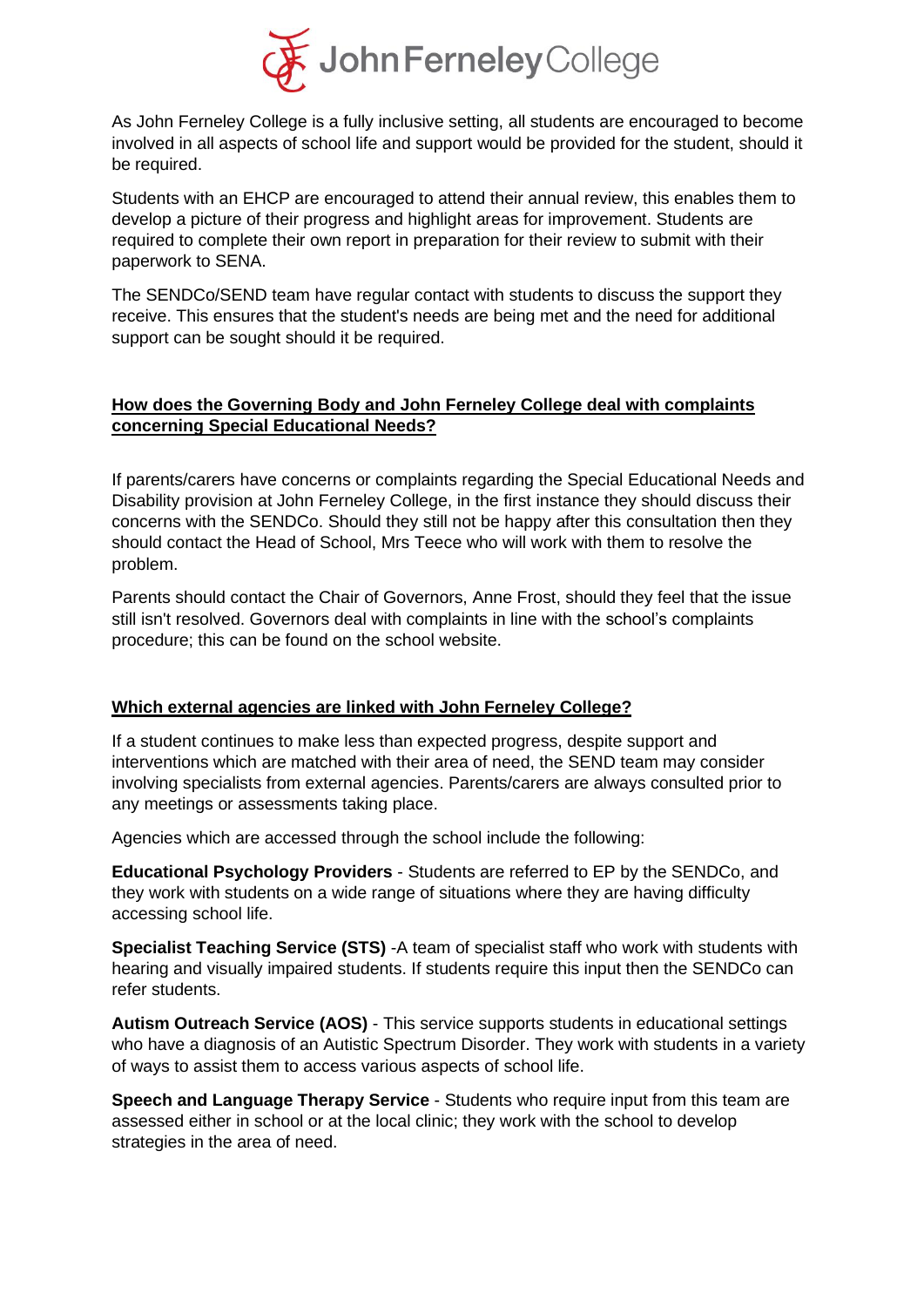

**Child and Adolescent Mental Health Service (CAMHS)** - CAMHS is a large service who work with children and young people who experience emotional and mental health problems. Various staff work for this service including psychiatrists, Mental Health Nurses and therapists. Referrals can be made to CAMHS via the students GP or through the link Educational Psychologist.

**School Nurse** - The School Nurse holds a weekly drop in for students who wish to talk in confidence. She provides specialist support if required and also works alongside families to provide support and advice.

**SENDIASS**- This service offers free support and advice to parents/carers. They will attend school based meetings if required.

**Youth Workers** - Venture House supports students who are having difficulty in accessing the curriculum, they run intervention sessions focusing on developing confidence and selfesteem. Youth workers may come in to the school to support young people. The school is unable to refer directly.

#### **What setting arrangements does John Ferneley College have in place to support students with Special Educational Needs when transferring between phases of education or in preparing for adulthood and independent living?**

Year 6 students who have an EHCP will have a transition review in the autumn term. John Ferneley College likes to be included in this process from the start to aid a smooth transfer from Key Stage 2 to Key Stage 3.

The transition plan is tailor made to meet the needs of the students and may include additional visits to the school, taster sessions in lessons and visits from members of staff to the primary school. Students will have an opportunity to meet key staff and familiarise themselves with the school layout. At the end of Year 6 there is a handover period for primary school staff to transfer any SEND documents directly to the SENDCo. A specific SEND visit will take place to ensure key information is shared. The same process takes place when a student is in Year 11 and is transferring from JFC to a Post 16 provider.

If a student in Year 11 has an EHCP the transition review is held in the Autumn term in negotiation with the parents/carers, external agencies involved and staff from the prospective Sixth form school. A transition plan is agreed at this meeting and may include the arrangement of taster sessions and additional visits for the student to the school.

Students in Year 9 who are transferring from Key Stage 3 to Key Stage 4 also have a transition review meeting to ensure the correct optional pathway has been selected for them.

All students in Key Stage Four have an interview with the school's careers advisor and an action plan for Post 16 provision is agreed with thestudent.

Year 10 students are all involved in the school's Industry Day which forms part of their Enrichment Week activities. Other industry and careers events are held throughout the academic year,

Year 11 have assemblies from the various Post 16 providers and a Post 16 information evening is held at the school in the Autumn term.